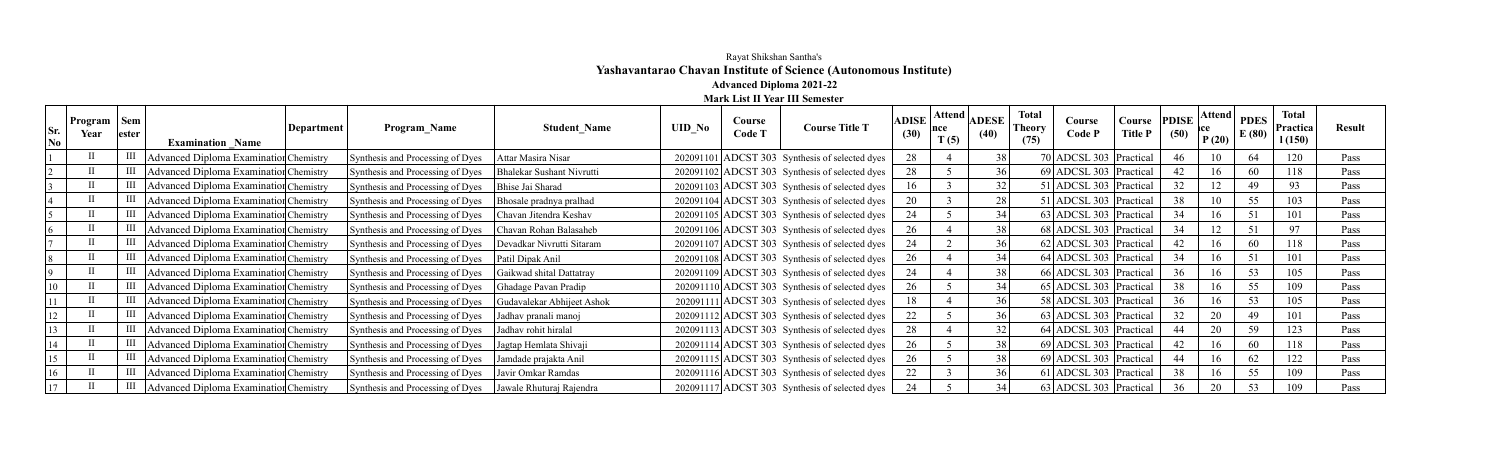| 18 | Advanced Diploma Examination Chemistry        | Synthesis and Processing of Dyes | irankalagi Tammaraya Bhausaheb | 202091118 ADCST 303 Synthesis of selected dyes | 12 | 36              | 50 ADCSL 303   Practical | 32 | 10 | 49 | 91  | Pass |
|----|-----------------------------------------------|----------------------------------|--------------------------------|------------------------------------------------|----|-----------------|--------------------------|----|----|----|-----|------|
| 19 | Advanced Diploma Examination Chemistry        | Synthesis and Processing of Dyes | Kadam Diptee Dattatray         | 202091119 ADCST 303 Synthesis of selected dyes | 20 | 38              | 63 ADCSL 303 Practical   | 40 | 16 | 57 | 113 | Pass |
| 20 | III   Advanced Diploma Examination Chemistry  | Synthesis and Processing of Dyes | Kadam snehal Ramesh            | 202091120 ADCST 303 Synthesis of selected dyes | 22 | 32              | 56 ADCSL 303 Practical   | 34 | 10 |    | 95  | Pass |
|    | Advanced Diploma Examination Chemistry        | Synthesis and Processing of Dyes | Kamble Akanksha Arun           | 202091121 ADCST 303 Synthesis of selected dyes | 28 | 36 <sub>1</sub> | 68 ADCSL 303 Practical   | 24 | 16 |    | 85  | Pass |
| 22 | Advanced Diploma Examination Chemistry        | Synthesis and Processing of Dyes | Karande Vidya Sanjay           | 202091122 ADCST 303 Synthesis of selected dyes | 26 | 38              | 69 ADCSL 303 Practical   | 46 | 16 | 64 | 126 | Pass |
| 23 | <b>Advanced Diploma Examination Chemistry</b> | Synthesis and Processing of Dyes | Katkar Priyanka Vitthal        | 202091123 ADCST 303 Synthesis of selected dyes | 24 | 36              | 63 ADCSL 303 Practical   | 38 | 16 | 55 | 109 | Pass |
| 24 | <b>Advanced Diploma Examination Chemistry</b> | Synthesis and Processing of Dyes | Khade Vikram Vitthal           | 202091124 ADCST 303 Synthesis of selected dyes | 20 | 32              | 56 ADCSL 303 Practical   | 16 | 16 | 45 | 77  | Pass |
| 25 | Advanced Diploma Examination Chemistry        | Synthesis and Processing of Dyes | Kharat Bapu Vilas              | 202091125 ADCST 303 Synthesis of selected dyes | 26 | 36              | 67 ADCSL 303   Practical | 42 | 12 | 60 |     | Pass |
| 26 | Advanced Diploma Examination Chemistry        | Synthesis and Processing of Dyes | Khutekar Dipali Raghunath      | 202091126 ADCST 303 Synthesis of selected dyes | 28 | 36 <sub>1</sub> | 68 ADCSL 303 Practical   | 42 | 12 | 60 |     | Pass |
|    | Advanced Diploma Examination Chemistry        | Synthesis and Processing of Dyes | Kolape Swapnil Tatyaba         | 202091127 ADCST 303 Synthesis of selected dyes | 20 |                 | 59 ADCSL 303 Practical   | 36 | 16 | 53 | 105 | Pass |
| 28 | Advanced Diploma Examination Chemistry        | Synthesis and Processing of Dyes | Kshirsagar Rutuja Gajanan      | 202091128 ADCST 303 Synthesis of selected dyes | 24 | 38              | 65 ADCSL 303 Practical   | 46 | 16 |    | 126 | Pass |
| 29 | Advanced Diploma Examination Chemistry        | Synthesis and Processing of Dyes | Madagyal Raghavendra Channappa | 202091129 ADCST 303 Synthesis of selected dyes | 20 | 34              | 58 ADCSL 303   Practical | 36 | 20 | 53 | 109 | Pass |
| 30 | III   Advanced Diploma Examination Chemistry  | Synthesis and Processing of Dyes | MORE SANKET DILIP              | 202091130 ADCST 303 Synthesis of selected dyes | 26 | 36              | 67 ADCSL 303   Practical | 42 | 20 | 60 | 122 | Pass |
|    | Advanced Diploma Examination Chemistry        | Synthesis and Processing of Dyes | More Swapna Shantaram          | 202091131 ADCST 303 Synthesis of selected dyes | 18 | 22              | 44 ADCSL 303 Practical   | 38 | 12 | 55 | 105 | Pass |
|    | <b>Advanced Diploma Examination Chemistry</b> | Synthesis and Processing of Dyes | Mulani kausar shakil           | 202091132 ADCST 303 Synthesis of selected dyes | 18 |                 | 20 ADCSL 303 Practical   | 28 |    |    |     | Fail |
|    | Advanced Diploma Examination Chemistry        | Synthesis and Processing of Dyes | Mulani Yasmin Ramjan           | 202091133 ADCST 303 Synthesis of selected dyes | 26 | 36              | 67 ADCSL 303 Practical   | 38 | 16 | 55 | 109 | Pass |
| 34 | <b>Advanced Diploma Examination Chemistry</b> | Synthesis and Processing of Dyes | Nalavade Priyanka Prakash      | 202091134 ADCST 303 Synthesis of selected dyes | 18 | 22              | 43 ADCSL 303 Practical   | 26 | 10 | 45 | 8   | Pass |
| 35 | Advanced Diploma Examination Chemistry        | Synthesis and Processing of Dyes | Nale Harshat Hanamant          | 202091135 ADCST 303 Synthesis of selected dyes | 20 | 36              | 60 ADCSL 303 Practical   | 32 | 20 | 49 | 101 | Pass |
| 36 | Advanced Diploma Examination Chemistry        | Synthesis and Processing of Dyes | Pandit Nilesh Tukaram          | 202091136 ADCST 303 Synthesis of selected dyes | 28 | 40              | 73 ADCSL 303 Practical   | 44 | 20 | 62 | 126 | Pass |
|    | Advanced Diploma Examination Chemistry        | Synthesis and Processing of Dyes | Patil Sagar Sanjay             | 202091137 ADCST 303 Synthesis of selected dyes | 26 | 38              | 69 ADCSL 303 Practical   | 38 | 16 | 55 | 109 | Pass |
| 38 | Advanced Diploma Examination Chemistry        | Synthesis and Processing of Dyes | Pawar Nitin Bhagwat            | 202091138 ADCST 303 Synthesis of selected dyes | 26 | 34              | 64 ADCSL 303 Practical   | 42 | 10 | 60 | 112 | Pass |
|    | <b>Advanced Diploma Examination Chemistry</b> | Synthesis and Processing of Dyes | Pawar shree balaso             | 202091139 ADCST 303 Synthesis of selected dyes | 18 |                 | 43 ADCSL 303 Practical   | 36 | 10 |    | 97  | Pass |
| 40 | Advanced Diploma Examination Chemistry        | Synthesis and Processing of Dyes | Salunkhe Bhakti Sharad         | 202091140 ADCST 303 Synthesis of selected dyes | 22 | 32              | 57 ADCSL 303   Practical | 44 | 12 | 62 | 118 | Pass |
|    | III   Advanced Diploma Examination Chemistry  | Synthesis and Processing of Dyes | Salunkhe Sourabh Vilas         | 202091141 ADCST 303 Synthesis of selected dyes | 26 | 36              | 66 ADCSL 303 Practical   | 38 | 20 | 55 |     | Pass |